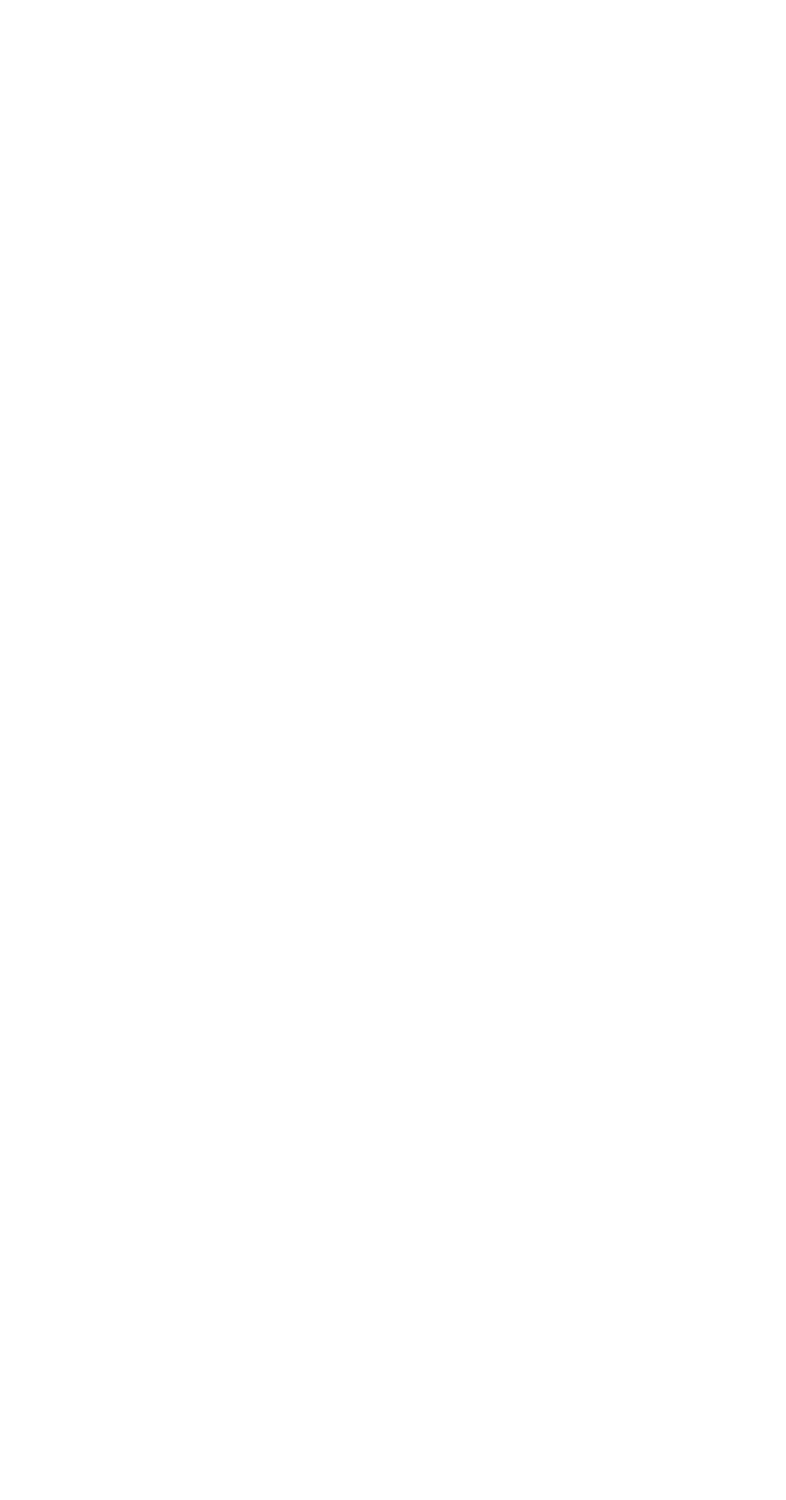#### **Limited Warranty & Limitation of Liability**

SEAWARD Electronic Limited guarantees this product for a period of 1 year. The period of warranty will be effective at the day of delivery.

#### © Copyright 2014

All rights reserved. Nothing from this edition may be multiplied, or made public in any form or manner, either electronically, mechanically, by photocopying, recording, or in any manner, without prior written consent from SEAWARD Electronic Limited. This also applies to accompanying drawings and diagrams.

Due to a policy of continuous development SEAWARD Electronic Limited reserves the right to alter the equipment specification and description outlined in this publication without prior notice and no part of this publication shall be deemed to be part of any contract for the equipment unless specifically referred to as an inclusion within such contract.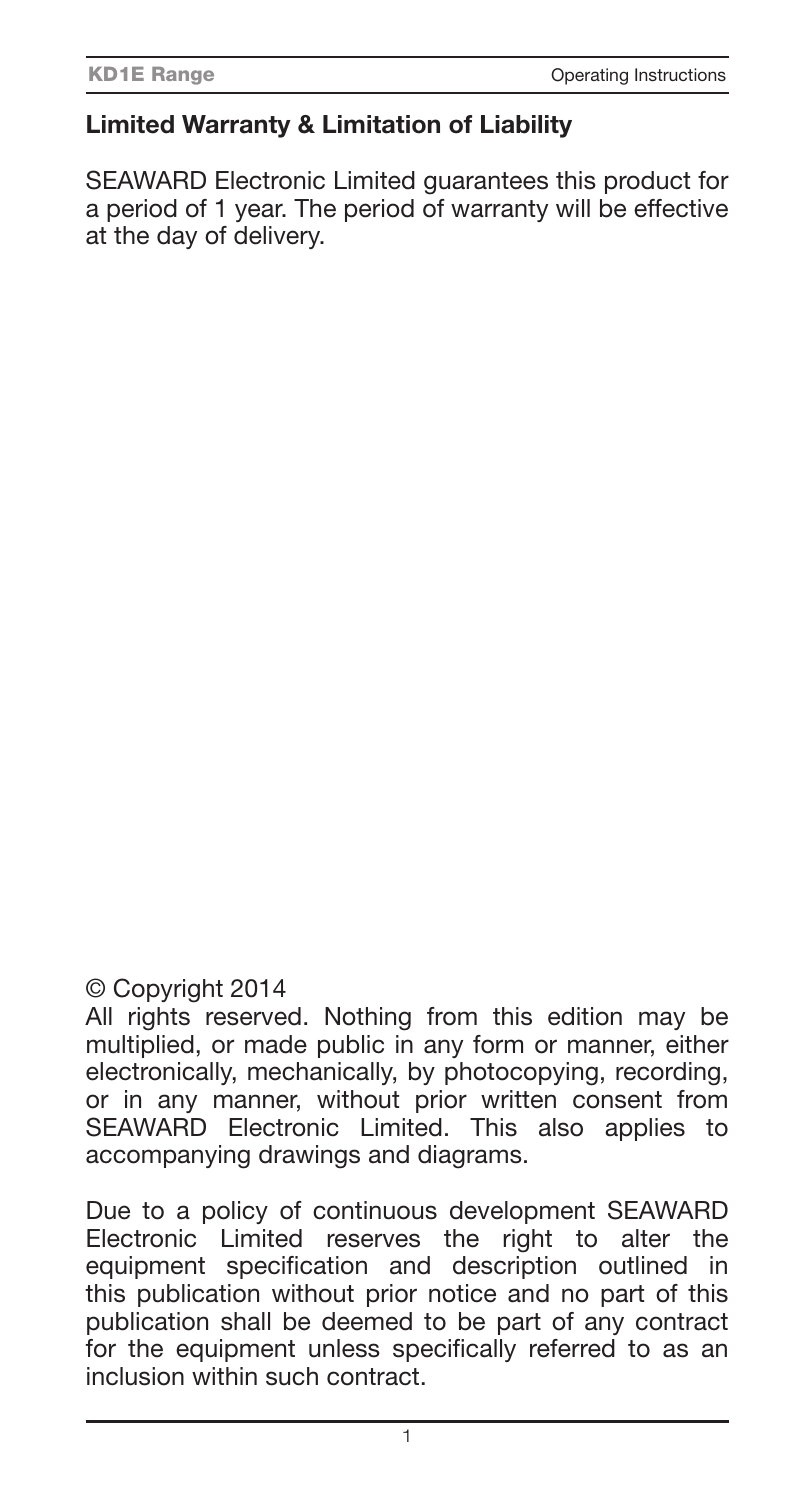#### **Disposal of Old Product**



This product has been designed and manufactured with high quality materials and components that can be recycled and reused.

When the crossed out wheelie bin symbol is attached to a product it means the product is covered by the European Directive 2012/19/EU.

Please familiarise yourself with the appropriate local separate collection system for electrical and electronic products.

Please dispose of this product according to local regulations. Do not dispose of this product along with normal waste material. The correct disposal of this product will help prevent potential negative consequences for the environment and human health.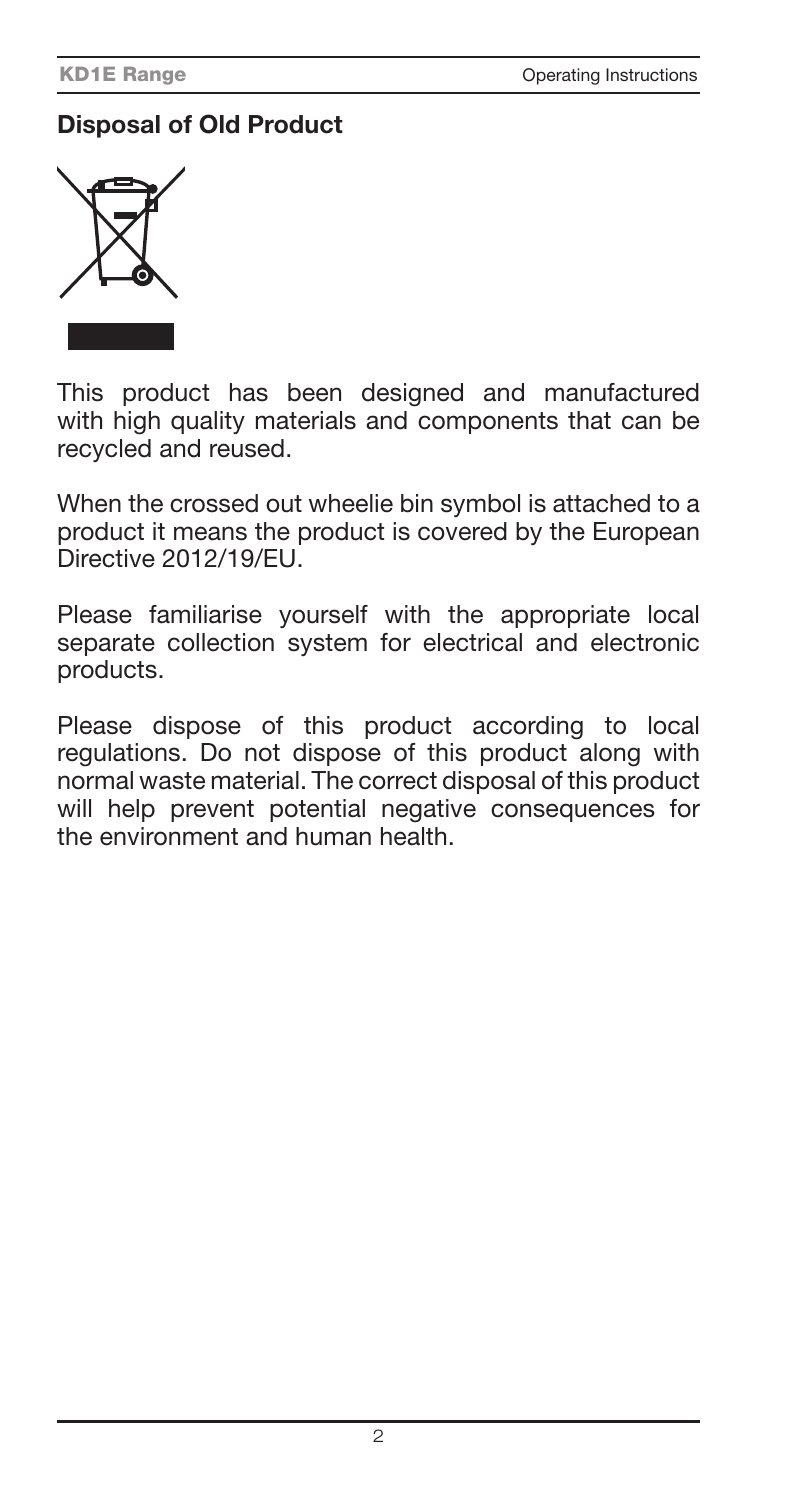#### **Operating Instructions**

#### **KD1E Range Potential Indicator**

The Seaward KD1E range of Potential Indicators provides a means of confirming the presence of voltage on electrical circuits from 1.5 to 33kV.

The KD1E Range of Potential Indicators complies with the UK Electricity Council Engineering Recommendation G9.

#### **Contents**

- **1. User Notes**
- **2. Safety Notes**
- **3. Standard Accessories**
- **4. Description**
- **5.** Electrical Specifications<br>6. Operation
- **6. Operation**
- **7. Battery Charging**
- **8. Optional Extension & Bent End Rods**
- **8. Proof Testing**
- **9. Maintenance**
- **10. Cleaning**

#### **1.0 User Notes**

These operating instructions are intended for the use of competent personnel.

**The KD1E Range of Potential Indicators has been designed to make measurements in a dry environment.**

**The KD1E Neon Range of Potential Indicators has been designed for indoor use.**

#### **The KD1E Digital Range of Potential Indicators has been designed for outdoor use.**

The following symbols are used in these operating instructions and on the KD1E Range of Potential Indicators



#### **Warning of electrical danger!**

**Indicates instructions must be followed to avoid danger to persons.**



#### **Important, follow the documentation!**

**This symbol indicates that the operating instructions must be adhered to in order to avoid danger.**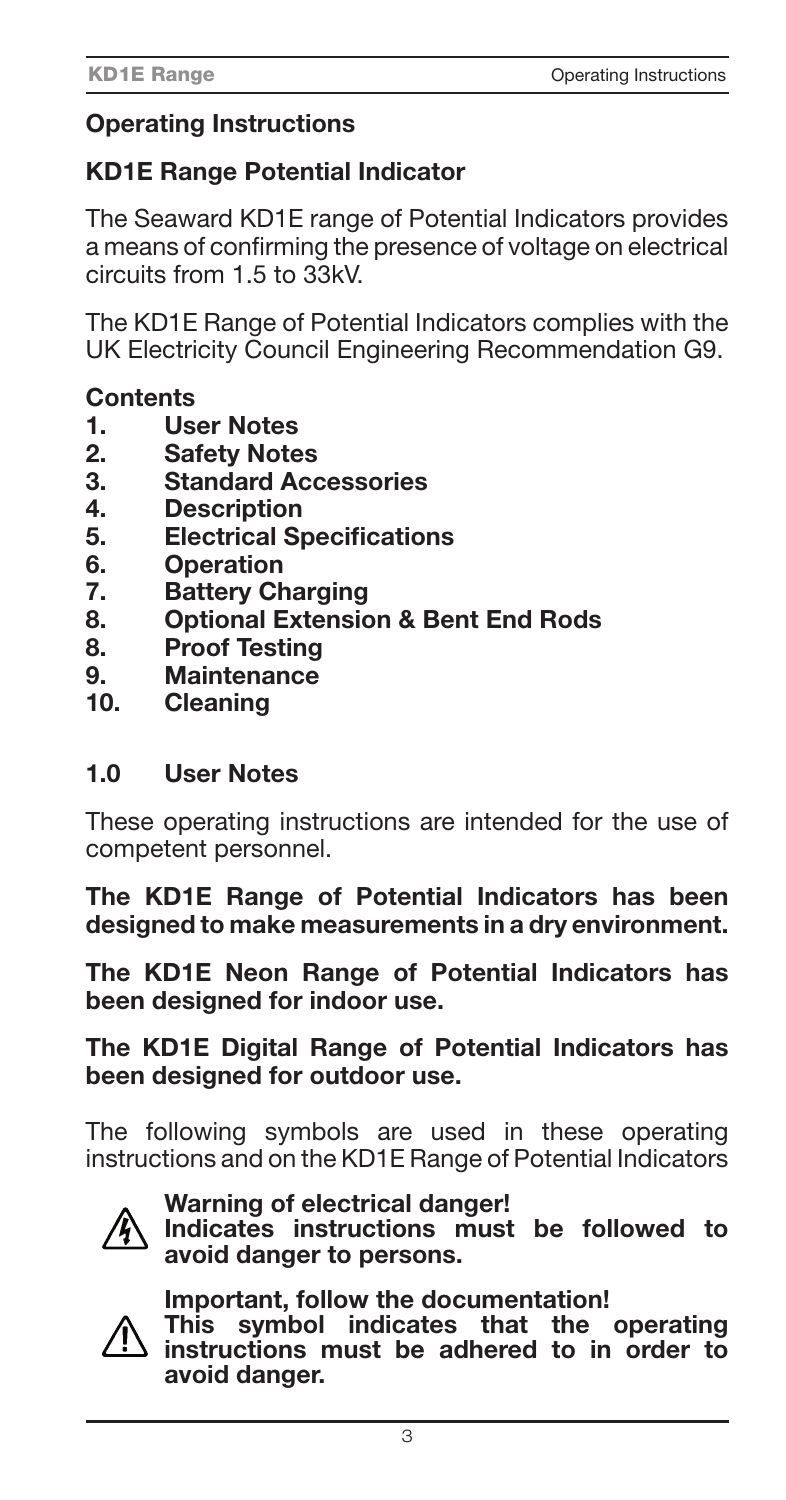#### **2.0 Safety Notes**

This KD1E Range of Potential Indicators has been built and tested in accordance with:

BS EN 61243-2

The KD1E Range of Potential Indicators has left the factory in a perfectly safe state. To maintain this state and ensure safe operation of the unit, all notes and warnings in these instructions must be observed at all times.

This instrument should only be used by competent, suitably trained personnel, wearing appropriate PPE, after due consideration of any hazard involved.



**Never hold the instrument between the hand guard / digital display housing and the contact electrode.**



**The Potential Indicator and all associated cables and leads must be checked for signs of damage before the equipment is operated.**



**The Potential Indicator must be proof tested before and after use.**



**Always ensure the earth cable is securely attached to the equipment and that the clip is connected to earth during tests.**



**Always ensure equipment is properly rated for use at the voltage in the system under test.**



**Never allow any part of the instrument below the limit mark to make contact with a live high voltage conductor.**

Where applicable, the limit mark is a band, approx. 20mm in width, printed on the body of the detector and extensions rods.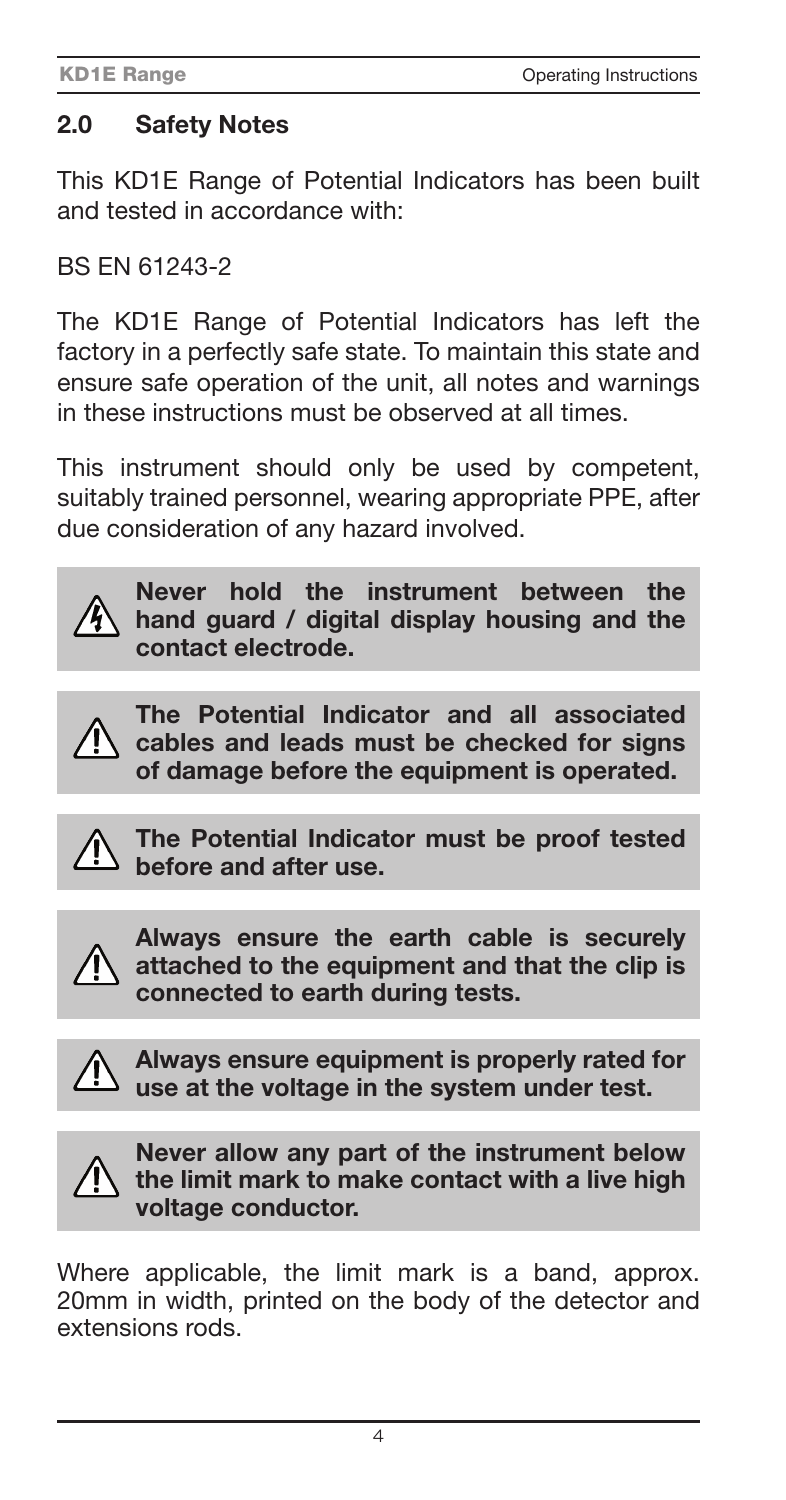Where safe operation of the Potential Indicator tester is no longer possible it should be immediately shutdown and secured to prevent accidental operation.

It must be assumed that safe operation is not longer possible:

- if the Potential Indicator or the cable show visible signs of damage, or
- the Potential Indicator does not function, or
- after long periods of storage under adverse environmental conditions.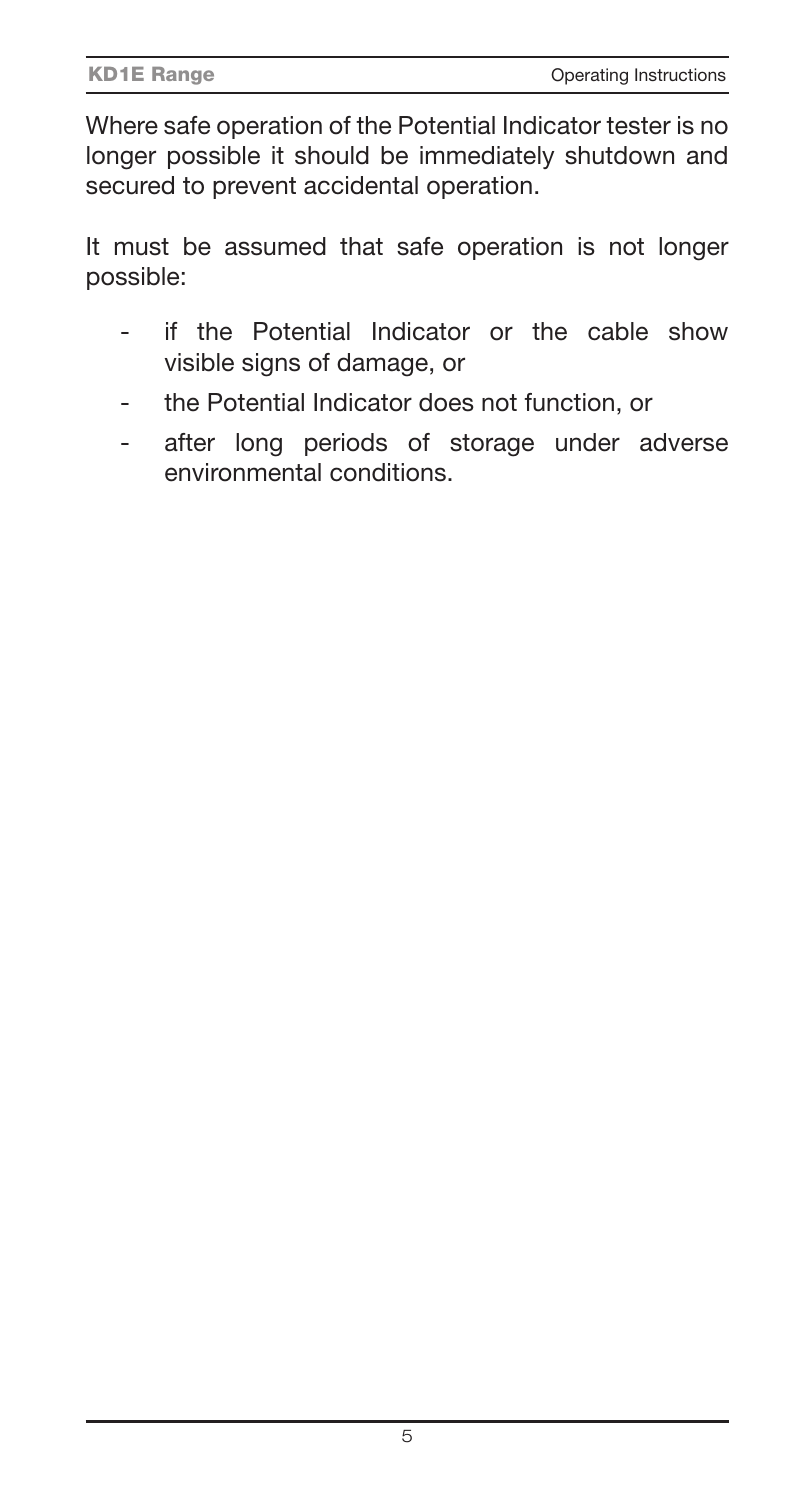#### **3.0 Accessories**

#### **3.1 Optional Accessories**

- 3.1.1 PH3 proof testing unit, for use with contact electrode type domed – Seaward Part 112A913. Supplied with digital readout models.
- 3.1.2 PH3 proof testing unit, for use with contact electrode type flat - Seaward Part 112A921. Supplied with digital readout models.
- 3.1.3 "V" form 1.5m straight extension rod. Seaward Part 141A901.
- 3.1.4 Domed bent end extension rod. 90 degree (Seaward Part 141A900) or 120 degree (Seaward Part 141A912) PSU100 battery charger – Seaward Part 124A912.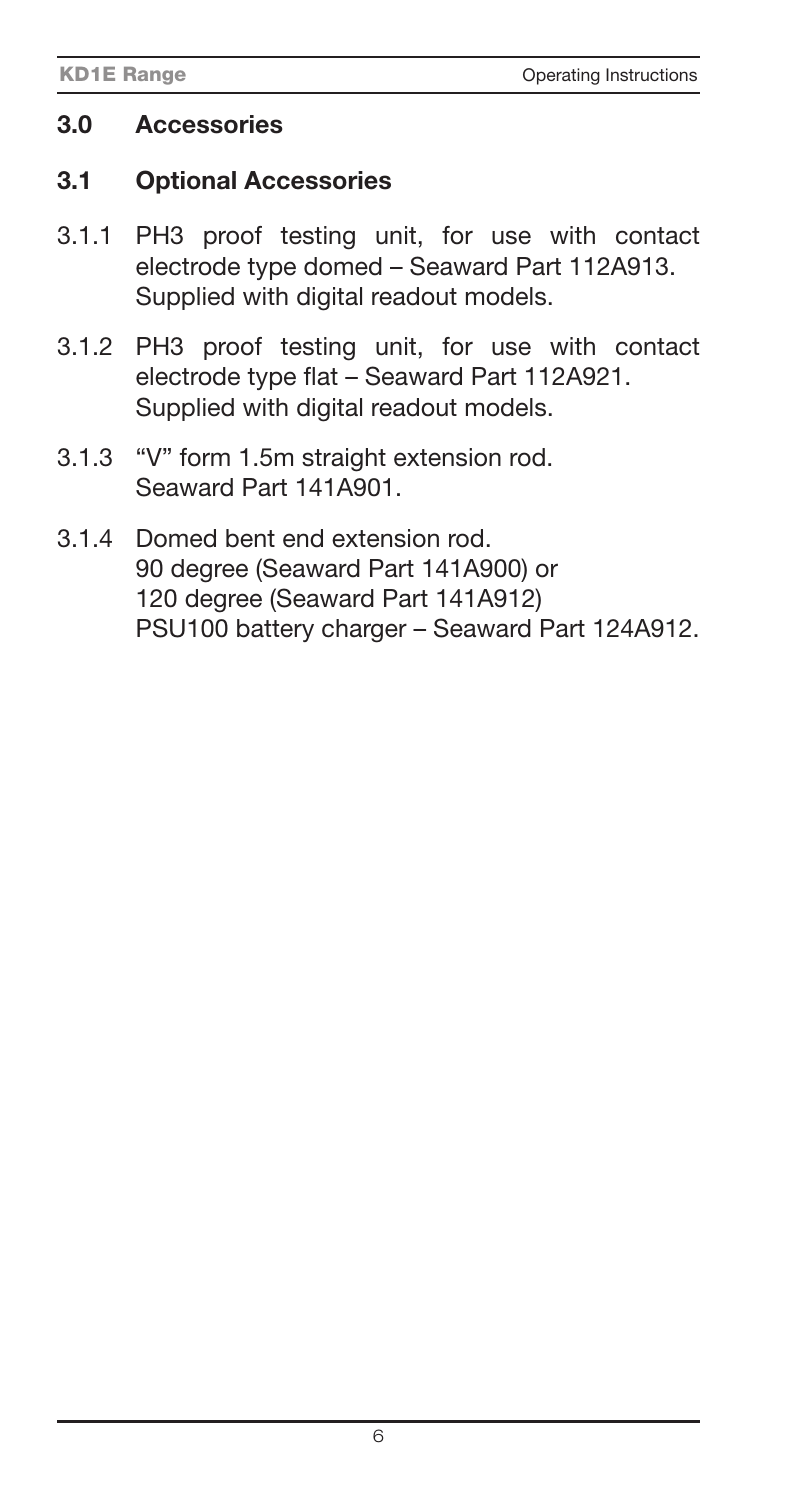#### **4.0 Description**

The KD1E range of neon and digital potential indicators are comprised of the following features:-

- 4.1 The units consist of an element manufactured from a high quality PVC grade 7 tube that conforms to BS3506. The tube supports and isolates a chain of high value internal resistors.
- 4.2 The total encapsulation of the load element prevents any internal tracking or leakage.
- 4.3 A handguard in the form of a flange (neon type) or display housing (digital type) on the handle section of the unit prevents the operators' hands from straying towards the high voltage ends of the potential indicator.
- 4.4 **Type neon indicator.** The neon indicator is enclosed in a flexible transparent sleeve that prevents the transmission of any outside shocks to the glass envelope of the neon.
- 4.5 **Type neon indicator.** The neon's are visible through a viewing window located in the PVC tube above the handguard.
- 4.6 **Type digital indicator.** The voltage display is incorporated into the handguard housing.
- 4.7 An external domed or flat type (model specific) ensures a positive contact with any terminal required to be tested.
- 4.8 An insulated earth cable is connected to the potential indicator through the handle section. The earth cable is a permanent connection on neon indicator models but is detachable on digital models. This earth cable is fitted with a suitable clamp that allows the operator to reference the potential indicator to a suitable earth.
- 4.9 Labels present on the equipment and accessories are there to ensure safe use of the equipment.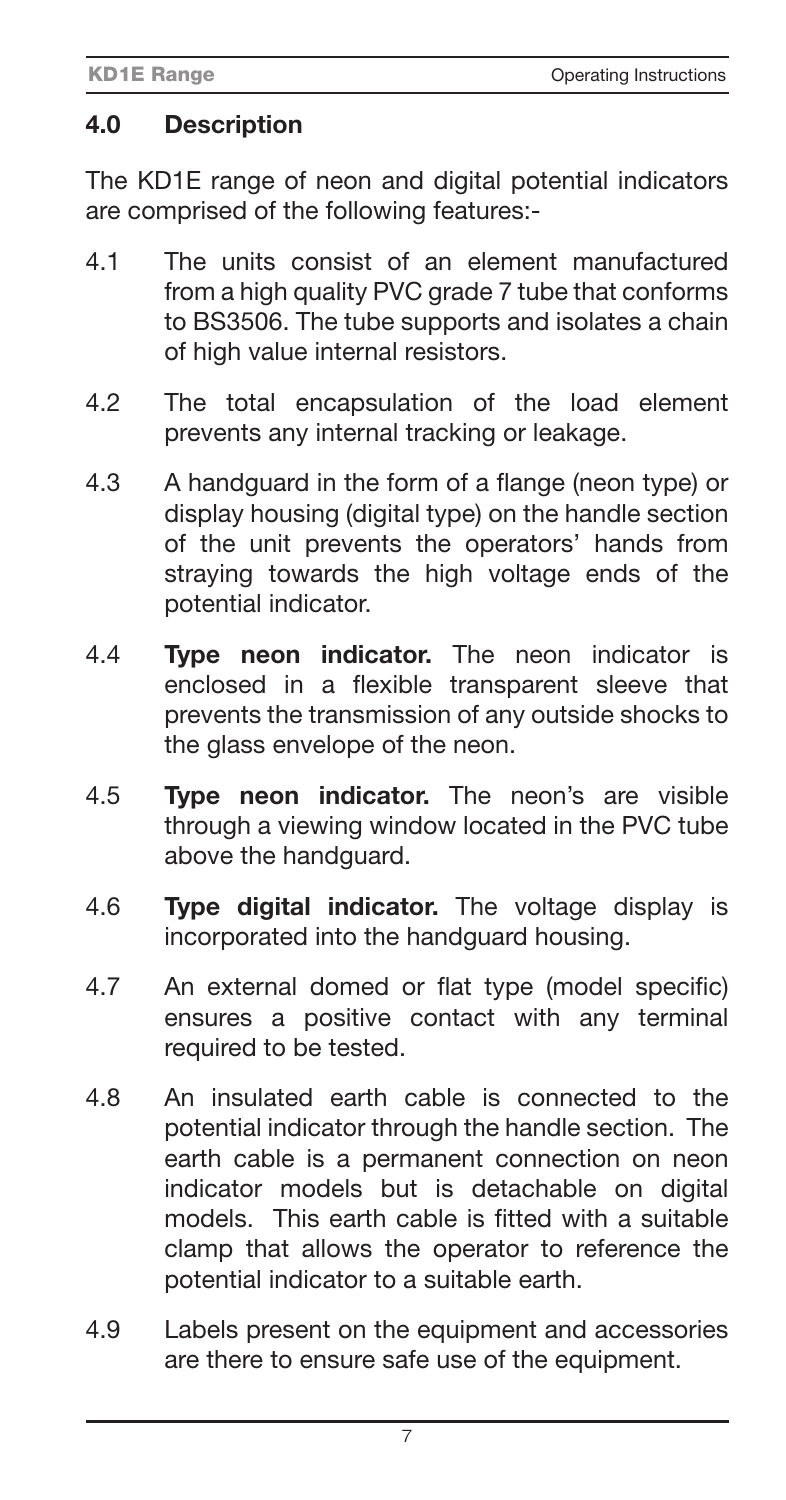| Type                                       |                          |                          | Neon Indication          |                           |                         | Digital Reading          |                         |
|--------------------------------------------|--------------------------|--------------------------|--------------------------|---------------------------|-------------------------|--------------------------|-------------------------|
| Model                                      | KD <sub>1E</sub>         | KD1E/19                  | KD1E/19s                 | KD1E/22                   | KD1E/33                 | KD1E/15D                 | KD1E/33D                |
|                                            |                          |                          |                          |                           |                         |                          |                         |
| Maximum System voltage                     | 11kV                     | 19kV                     | 19kV                     | 22kV                      | 33kV                    | 15kV                     | 33kV                    |
| Maximum System to earth                    | 6.6kV                    | 11kV                     | 11kV                     | 12.5kV                    | 19kV                    | 8.6kV                    | 19kV                    |
| Threshold voltage                          | 300                      | 300                      | 300                      | 300                       | 300                     |                          |                         |
| <b>Measuring Range</b>                     |                          |                          |                          |                           |                         | $0.00 - 8.60kV$          | $0.00 - 19.0kV$         |
| Resolutionn                                |                          |                          |                          |                           |                         | $\geq$                   | 100V                    |
| Sensivity                                  | <b>AC/DC</b>             | <b>AC/DC</b>             | AC Only                  | AC/DC                     | <b>AC/DC</b>            | <b>AC/DC</b>             | <b>AC/DC</b>            |
| Circuit Current<br>(IEC61243-2)            | 2.3mA nominal<br>@ 6.6kV | 0.7mA nominal<br>@11kV   | 0.9mA nominal<br>@11kV   | 3.5mA nominal<br>@ 12.5kV | 1.1mA nominal<br>@ 19kV | 0.5mA nominal<br>@ 8.6kV | 1.1mA nominal<br>@ 19kV |
| Dielectric Leaking Current<br>(IEC61243-2) | 7µA nominal<br>@ 13.8kV  | 11µA nominal<br>@ 22.8kV | 12µA nominal<br>@ 22.8kV | 12µA nominal<br>@ 26.4kV  | 17µA nominal<br>@ 40kV  | 9µA nominal<br>@18kV     | 17µA nominal<br>@ 40kV  |
| Length [mm]                                | 330                      | 330                      | 330                      | 665                       | 670                     | 600                      | 600                     |
| Diameter [mm]                              | 27                       | 27                       | 27                       | 27                        | 27                      | 27                       | 27                      |
| Handle length [mm]                         | 105                      | 105                      | 105                      | 90                        | 250                     | 235                      | 235                     |
| Hand Guard Height [mm]                     | 23                       | 23                       | 23                       | 20                        | 20                      | 25                       | 25                      |
| Contact Electrode Type                     | Domed                    | Fat                      | Flat                     | Domed                     | Flat                    | Domed                    | Domed                   |
|                                            |                          |                          |                          |                           |                         |                          |                         |
| <b>Extension Rods</b>                      |                          |                          | 1.5m Straight            |                           | 90°Bent                 | 120° Bent                |                         |
|                                            |                          |                          |                          |                           |                         |                          |                         |
| Maximum System voltage                     |                          |                          | 33kV                     |                           | 15kV                    | 33kV                     |                         |
| Dielectric Leakage Current                 |                          |                          | 140µA nomnial            |                           | 50µA nomnial            |                          | 130µA nomnial           |

**Length [mm] Diameter [mm] Contact Electrode Type**

Contact Electrode Type Diameter [mm] Length [mm]

1500 27 "V" form

780 27 Domed

780 27 Domed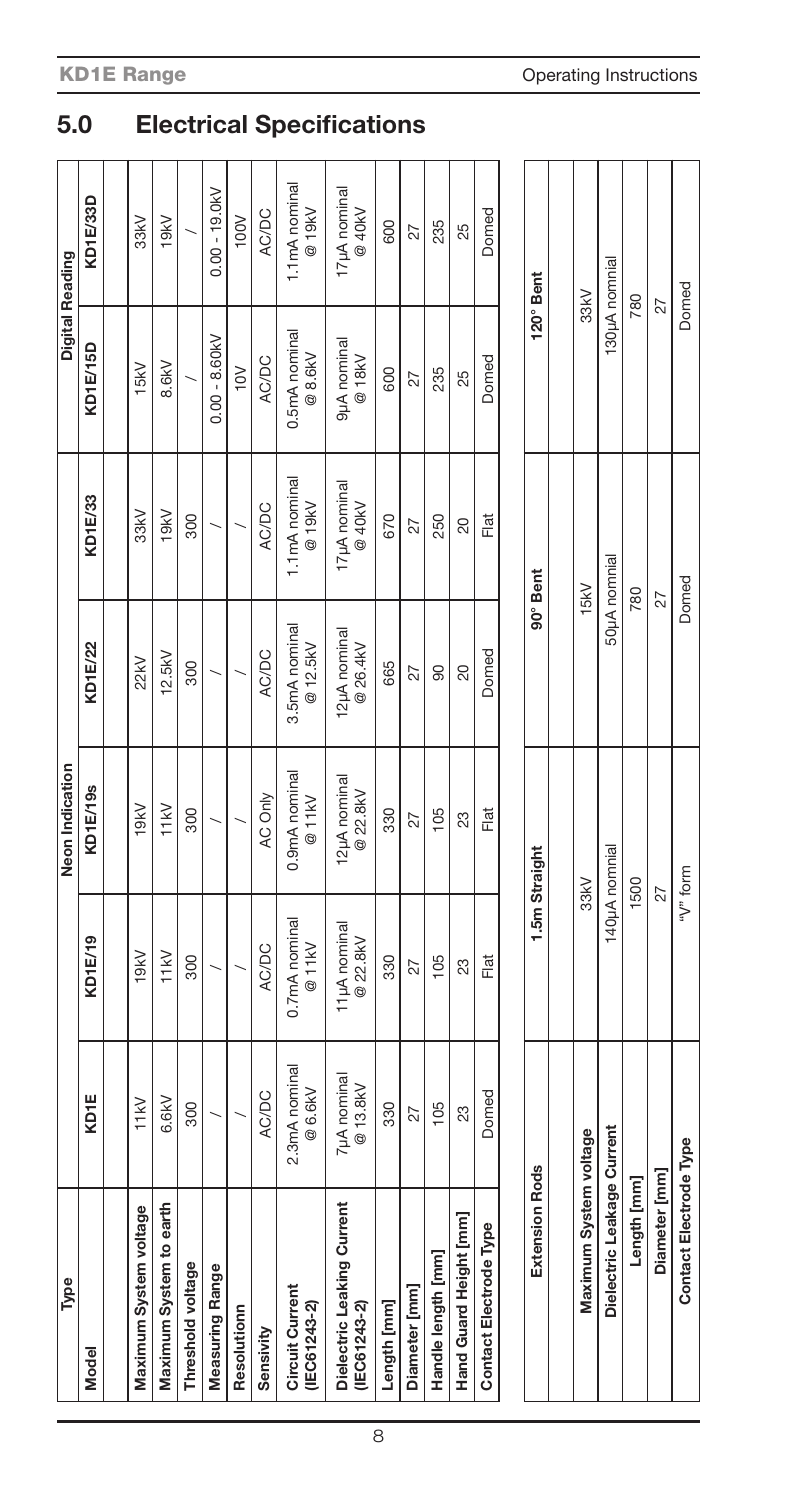#### **6.0 Operation**

- 6.1 **Type digital indicator.** The insulated earth cable, 3m in length, is connected by means of a plug and socket arrangement to the bottom of the handheld section of the potential indicator.
- 6.2 **Type digital indicator.** On connection of the insulated earth cable to the bottom of the handheld section the digital display is automatically powered up and zeroed ready for operation.

### **Always screw up the plug and socket securely.**

- 6.3 The earth clamp attached to the free end of the insulated earth cable needs to be attached to a suitable earth point i.e. an earthed strip of frame or an earth electrode.
- 6.4 Before use the potential indicator must be proof tested on a suitable proving unit such as the Seaward Electronics PH3 proving unit. This proving unit is supplied with digital indicator models and is an optional accessory for neon indicator models.



**The neon indicator will illuminate for an energised system or for a proving unit test.**



**If no neon illumination occurs for a proving unit test then the potential indicator must be returned to the supplier.**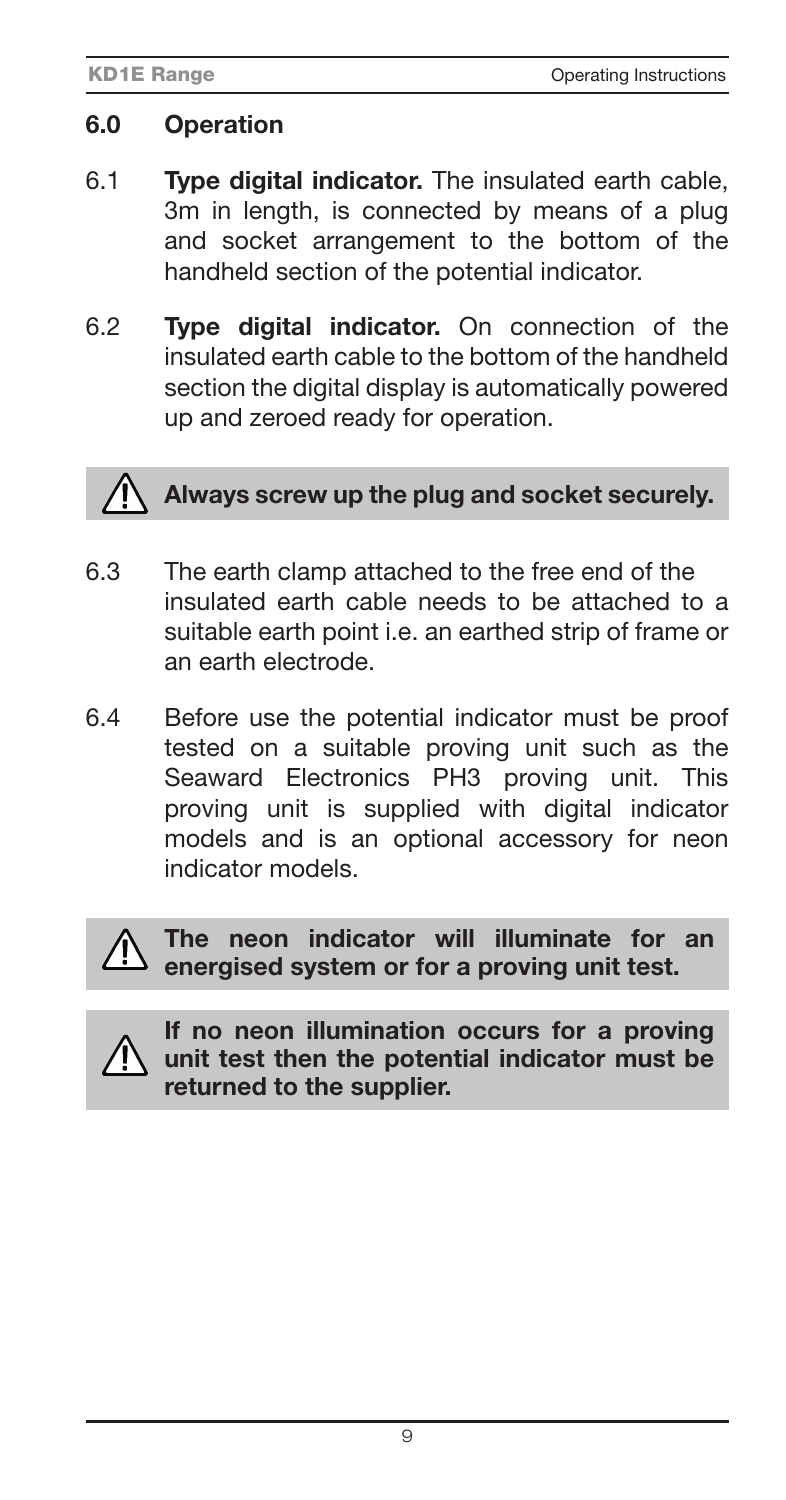6.5 The exposed contact electrode of the potential indicator should be positioned such as to make contact with the voltage source to be measured. For neon model indicators the neon's within the PVC tube will be illuminated to inform the operator that a voltage greater than the threshold voltage of the detector is present. For the digital model indicators the display will indicate a reading to inform the operator of the exact value of the voltage present.



#### **Never hold the potential indicator between the hand guard and the exposed contact electrode.**

- 6.6 The potential indicator must be applied in turn to each phase of the system under test.
- 6.7 After use the potential indicator must be proof tested on a suitable proving unit such as the Seaward Electronics PH3 proving unit.
- 6.8 **Type digital indicator.** Once testing is complete unclip the earth clamp from the reference earth point. Disconnect the earth cable from the bottom of the potential indicator and replace the protective cap over the plug of the potential indicator.



**Digital indicator only. Always ensure the earth cable is disconnected from the potential indicator when not in use to prevent the battery from being fully discharged.**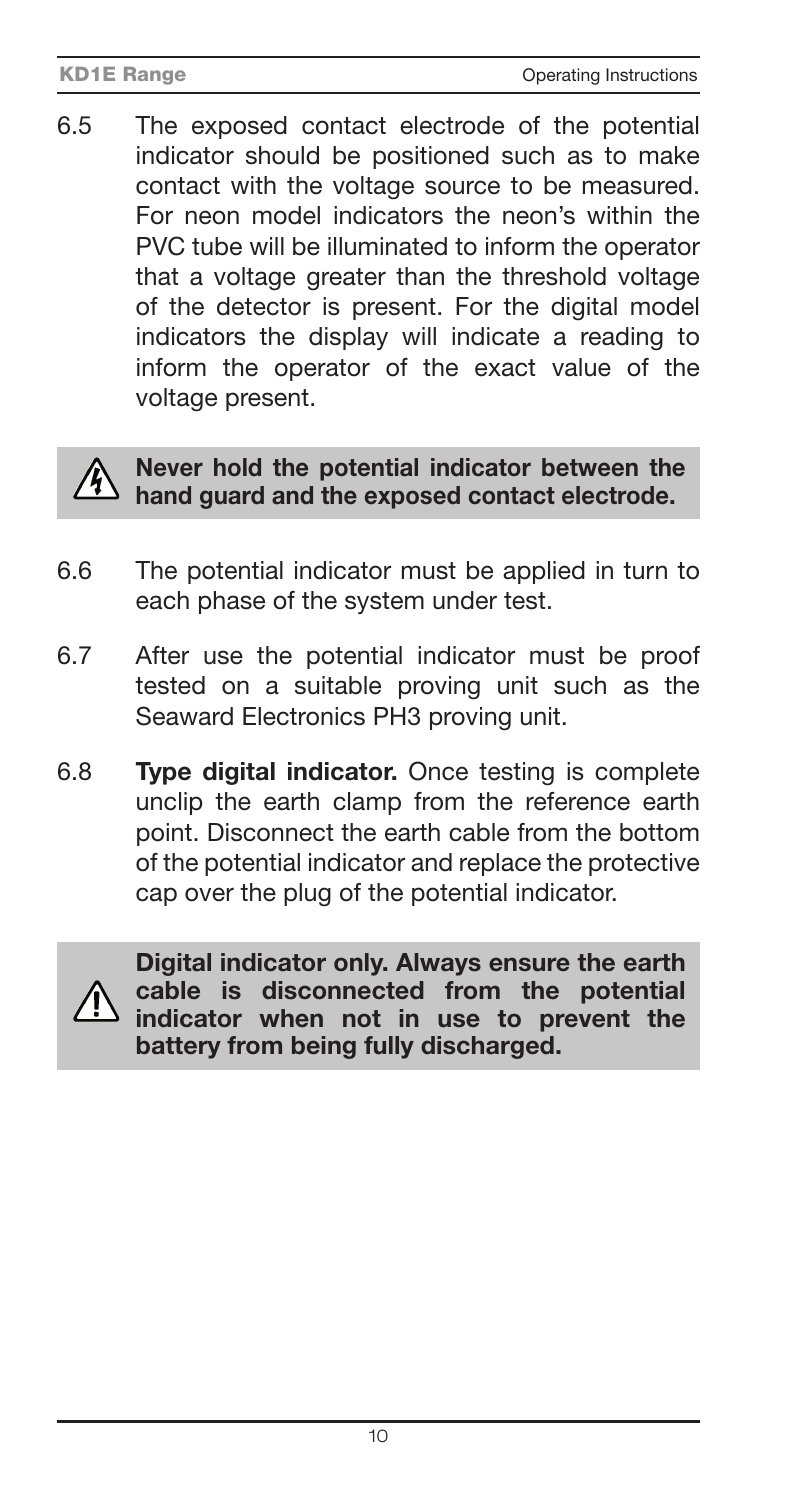#### **7.0 Battery Charging**

This section is a requirement for digital reading potential indicators only.

**A "BAT" sign on the display of the digital potential indicator denotes that the battery requires charging.**



**During prolonged storage periods the battery will discharge. In order to increase the battery life the instrument should be charged periodically.** 

- 7.1 Remove the protective cap from the connector on the bottom of the hand held section of the indicator.
- 7.2 Insert the 6 pin socket flying lead from the PSU100 battery charger – Seaward Part 124A912 into the connector and firmly screw into place. Connect the mains lead from the charger to a 240VAC 50Hz supply and switch on.
- 7.3 Once mains has been applied to the battery charger one LED is continuously illuminated and a second LED will flash approximately every 5 seconds to indicate the digital display battery is being charged.
- 7.4 The charging period should be approximately 14 hours. Once charging is complete both LED's are switched off.
- 7.5 On completion of the charging cycle, disconnect the battery charger supply from mains, disconnect the 6 pin socket from the base of the potential indicator and replace the protective cap over the plug.



**Do not use the potential indicator on a high voltage circuit while the battery is on charge.**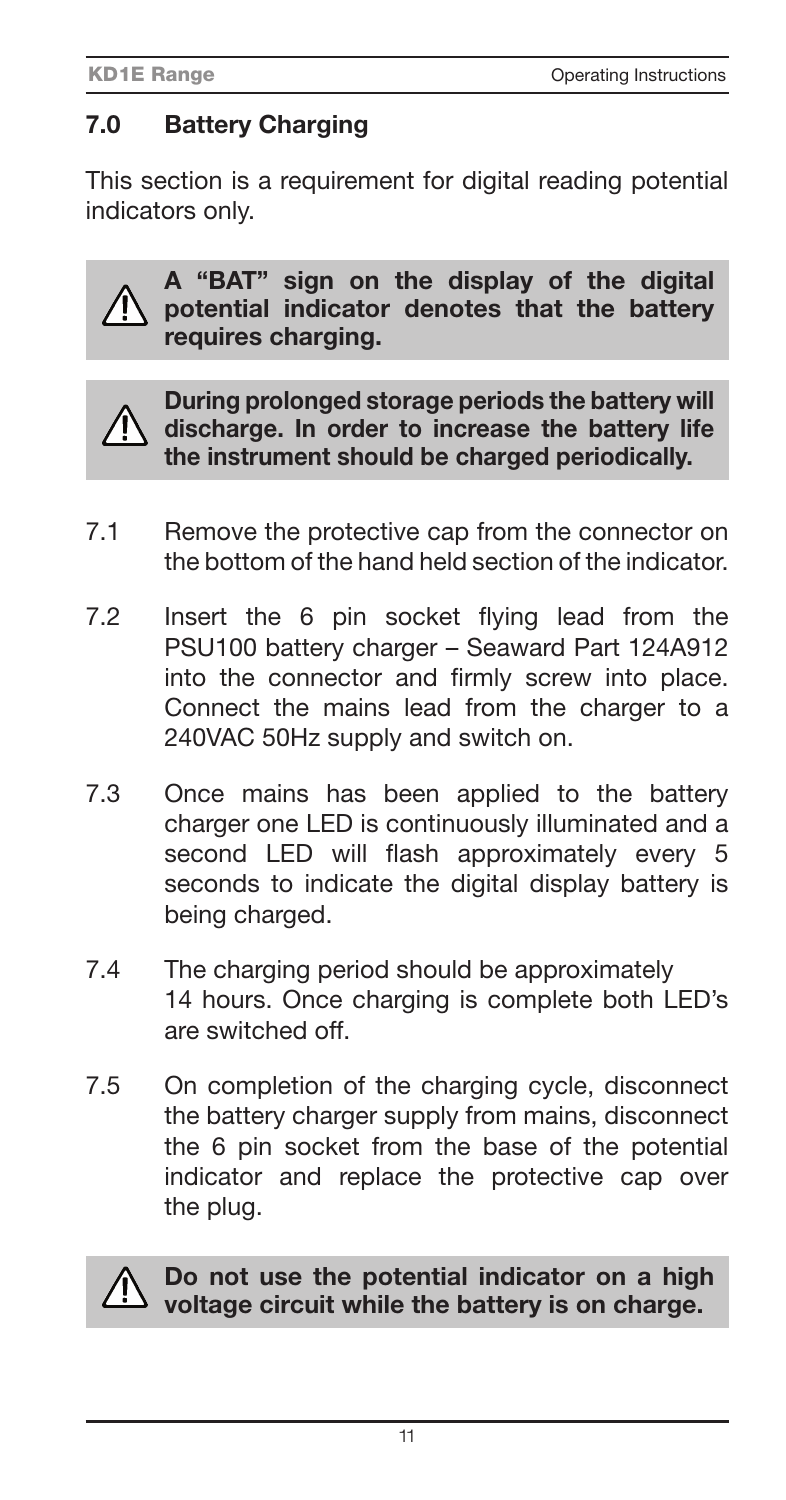#### **8.0 Optional Extension & Bent End Rods**

#### **8.1 Attachment**

- 8.1.1 Loosen but do not fully remove the knurled head on the extension rod.
- 8.1.2 If the equipment is fitted with removable contact electrodes, remove the domed head from the digital unit or neon unit. Store the domed heads in a safe location.
- 8.1.3 Attach the extension rod onto either the digital unit or neon unit and ensure that the two elements are fully mated without over tightening.
- 8.1.4 Tighten the knurled head at the end of the extension rod to secure the two elements together.



**At no time after the extension unit has been fully tightened to either the digital unit or phasing rod should any attempt be made to separate the two elements until all testing (including proof testing) has been completed.**

- 8.1.5 To remove an extension rod from either the digital unit or neon unit, loosen the knurled head at the end of the extension rod before detaching the extension rod from either the digital unit or the phasing rod.
- 8.1.6 Replace the domed head on the digital unit and / or neon unit and tighten the knurled head on the extension rod when complete.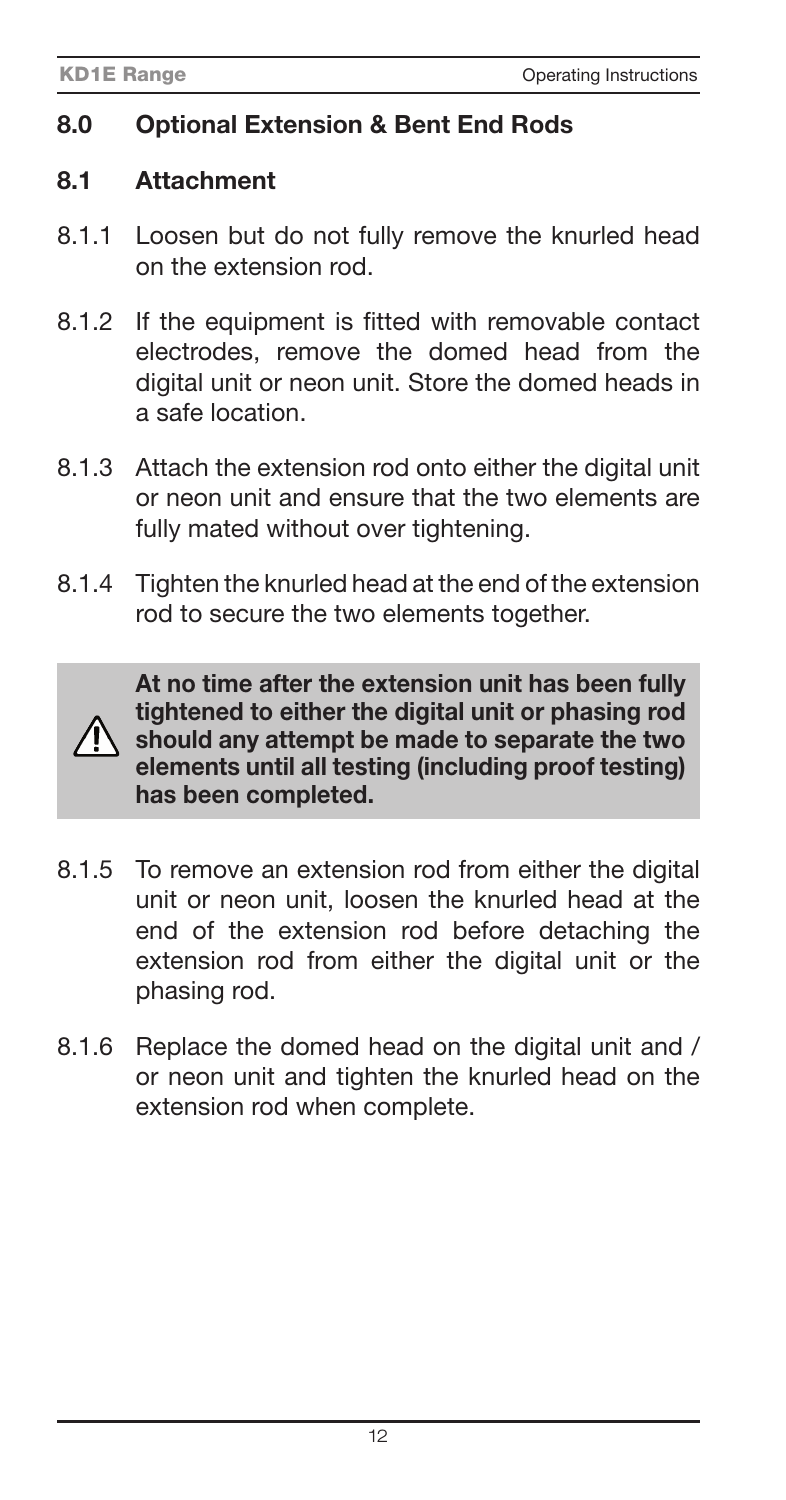#### **8.2 Operation of Extension and Bent end Rods on HV Systems**

- 8.2.1 Extension rods can be used on a HV system with either the digital unit or neon unit. Extension rods cannot be used without first being connected to either a digital unit or neon unit.
- 8.2.2 The digital unit and phasing rod can be used on a HV system up to the designated voltage levels without an extension rod.



Always fit the forked head to extension rods **when testing Overhead Lines.**

#### **8.3 Proof Testing of the Extension Rod**

8.3.1 Extension rods must be proof tested using the Seaward PH3 proving unit, both before and after use. For more detailed information see section 9.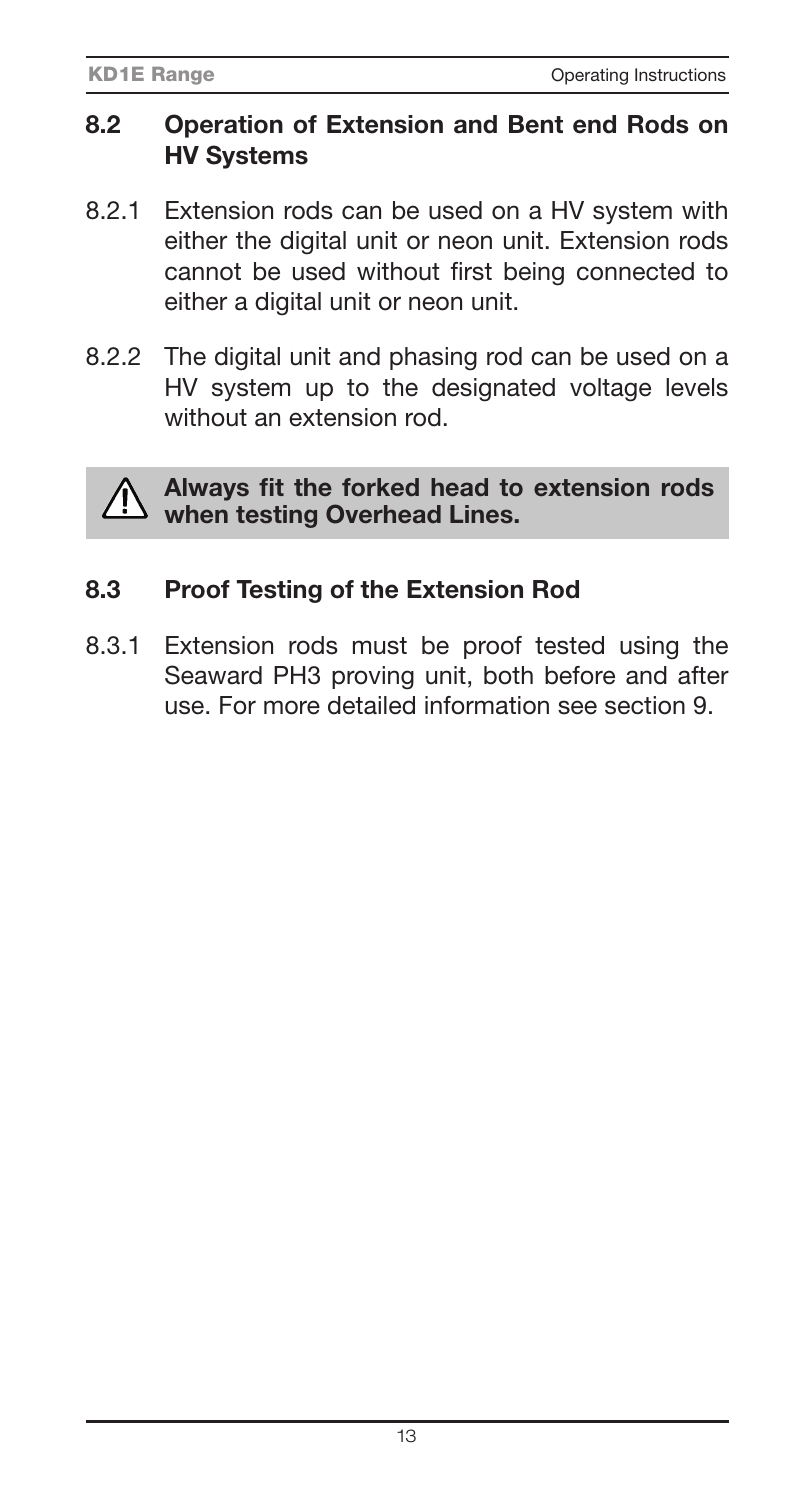#### **9.0 Proof Testing**

- 9.1 Features of a PH3 Proving Unit
- 9.1.1 The terminations on the unit comprise of a knurled earth terminal at one end and a small test point on the top of the unit. The PH3 is available with a test point designed to mate with either a domed or a flat contact electrode type. Refer to section 3.1.
- 9.1.2 A push switch operates the test voltage output.
- 9.1.3 The unit requires an alkaline PP3 type battery, also identified as a MN1604 and with the IFC identifier 6LR61
- 9.1.4 Ensure that the red LED on the proving unit operates before and after the unit has been used.



**Warning – Do not touch the earth terminal and the brass tip on the proving unit simultaneously. When the push button is pressed 1.3KV is generated between these points.**

- 9.2 Testing Potential Indicators using a PH3 Proving Unit.
- 9.2.1 Type digital indicator. Using the 6 pin plug on the base of the potential indicator connect the insulating earth cable to the indicator and securely fasten.
- 9.2.2 The earth clamp attached to the free end of the insulated earth cable should be attached to the knurled earth terminal on the proving unit.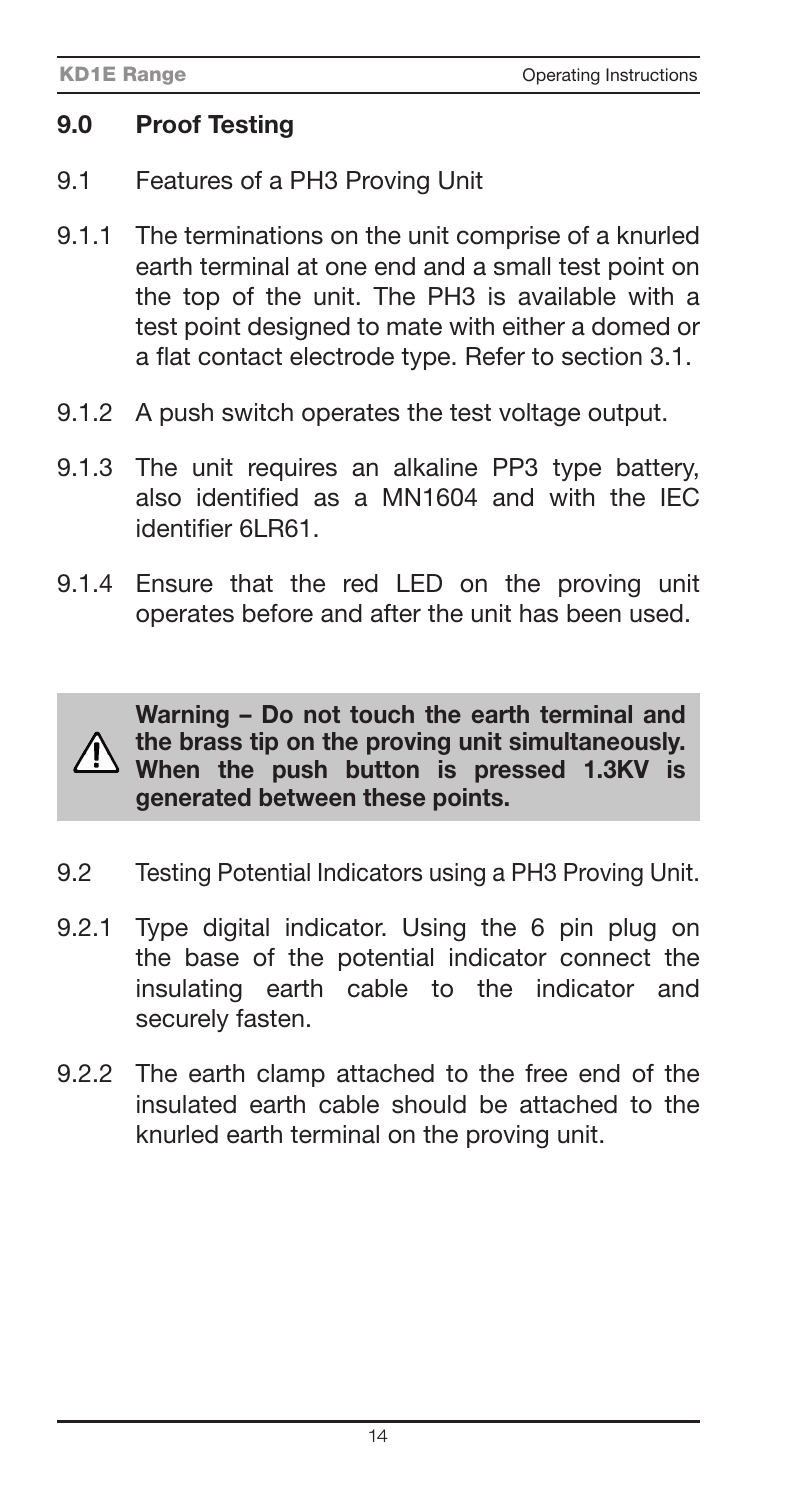9.2.3 Push the brass tip on the proving unit onto the exposed contact electrode of the potential indicator.



9.2.4 Press the pushbutton on the proving unit. The neon's on neon potential indicator models will illuminate to prove the indicator is operational. The display on digital tential indicators will indicate a voltage of greater than 1.1kV.



**Warning – Do not touch the earth terminal and the brass tip on the proving unit simultaneously. When the push button is pressed 1.3KV is generated between these points.**

9.2.5 On completion of the proving test, release the push button, disconnect the earth clamp from the knurled nut and remove the proving unit brass tip from the exposed metal head of the potential indicator.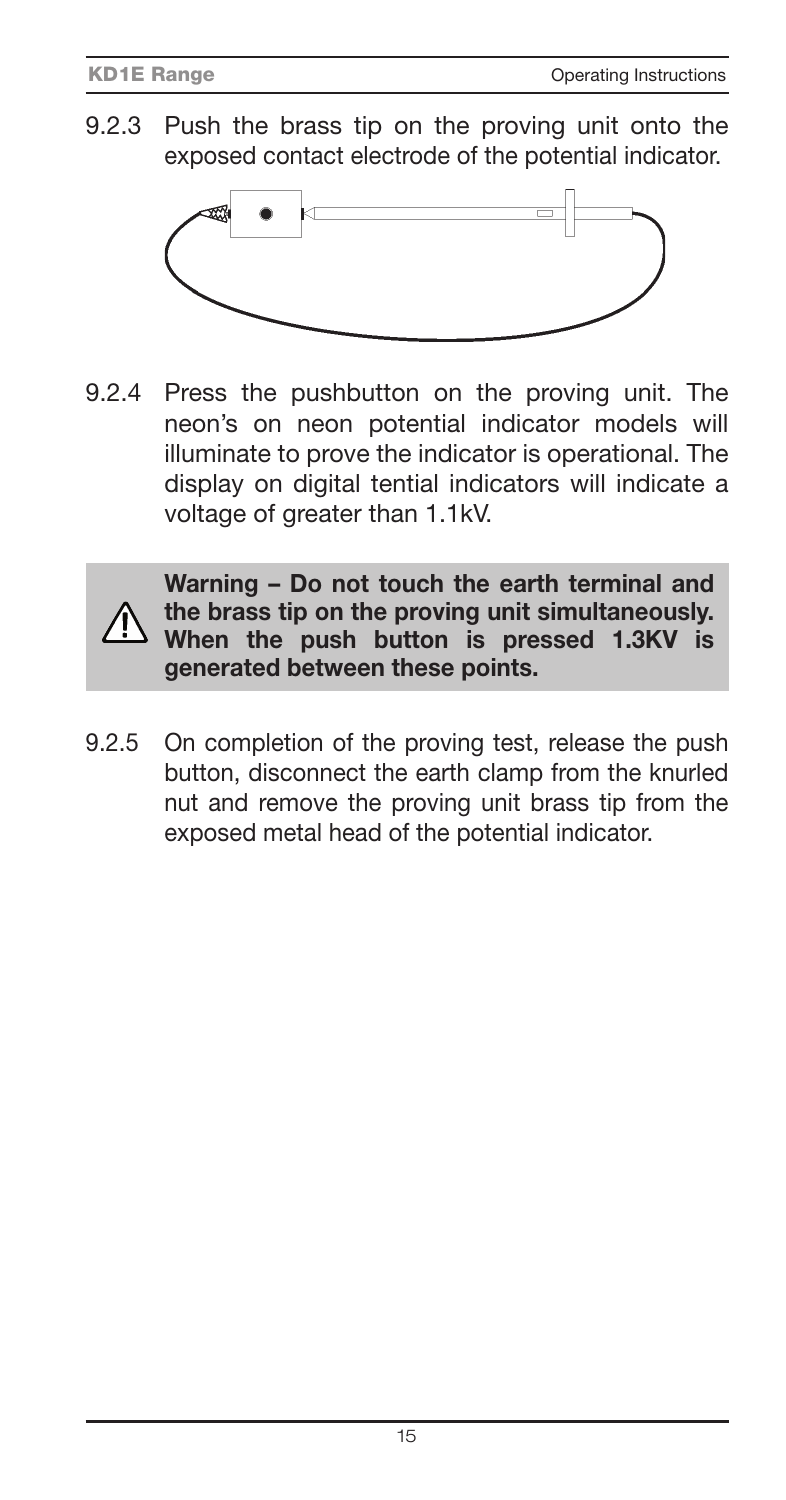#### **10.0 Maintenance**

- 10.1 The KD1E range of potential indicators is extremely robust and should always be kept free from dust or any loose carbon particles.
- 10.2 Ensure the KD1E range of potential indicators is kept dry with no surface moisture on either the body or housing / hand guard of the indicator.
- 10.3 The body of the potential indicator should be regularly inspected to ensure no deep scratches or physical damage.
- 10.4 Ensure the insulation of the cable is fully intact and that no sharp creases have occurred in the cable.
- 10.5 It is recommended that the potential indicator should be regularly proof tested at scheduled maintenance intervals as well as before and after testing on energised circuits.
- 10.6 If any of the above conditions have been observed then the potential indicator must be appropriately secured to prevent any further use.
- 10.7 Ensure that the equipment is stored dry with no surface moisture on the body or housing / hand guard of the indicator or phasing rod.
- 10.8 Always transport the equipment in the carrying case provided. Always handle with care.
- 10.9 There are no user serviceable parts on the equipment.



**Digital Indicator only – Always ensure the earth cable is disconnected from the potential indicator when not in use, to prevent the battery from being fully discharged.**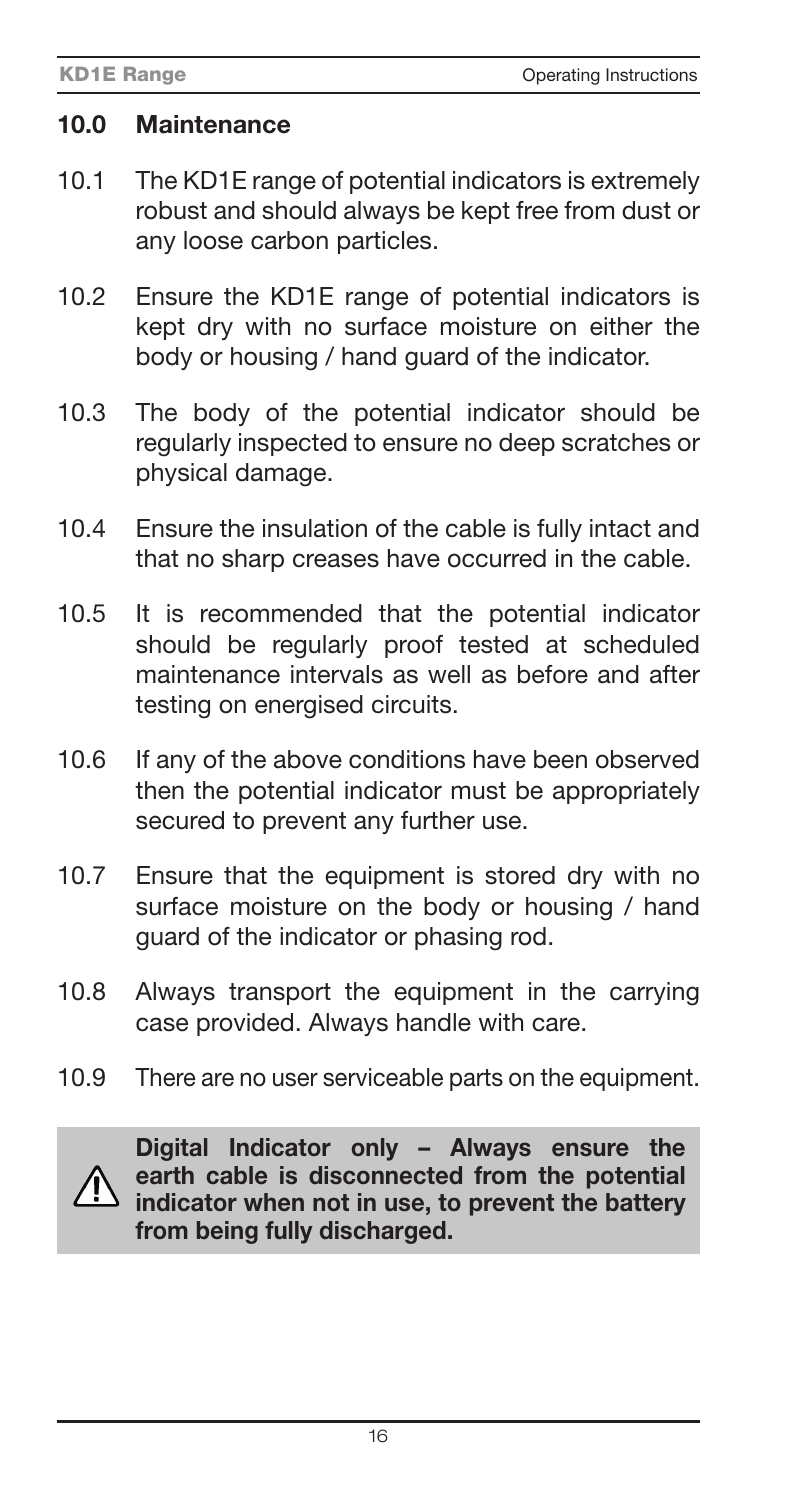#### **11.0 Cleaning**

- 11.1 Clean the external case of the potential indicator with a clean dry cloth.
- 11.2 Avoid using solvents and abrasive scouring agents to clean the external case of a potential indicator.
- 11.3 **Type digital indicator.** Check the battery contacts and mounting compartment are free of electrolytic contamination.
- 11.4 **Type digital indicator.** Any contamination of the battery contacts or compartment should be cleaned with a dry cloth.